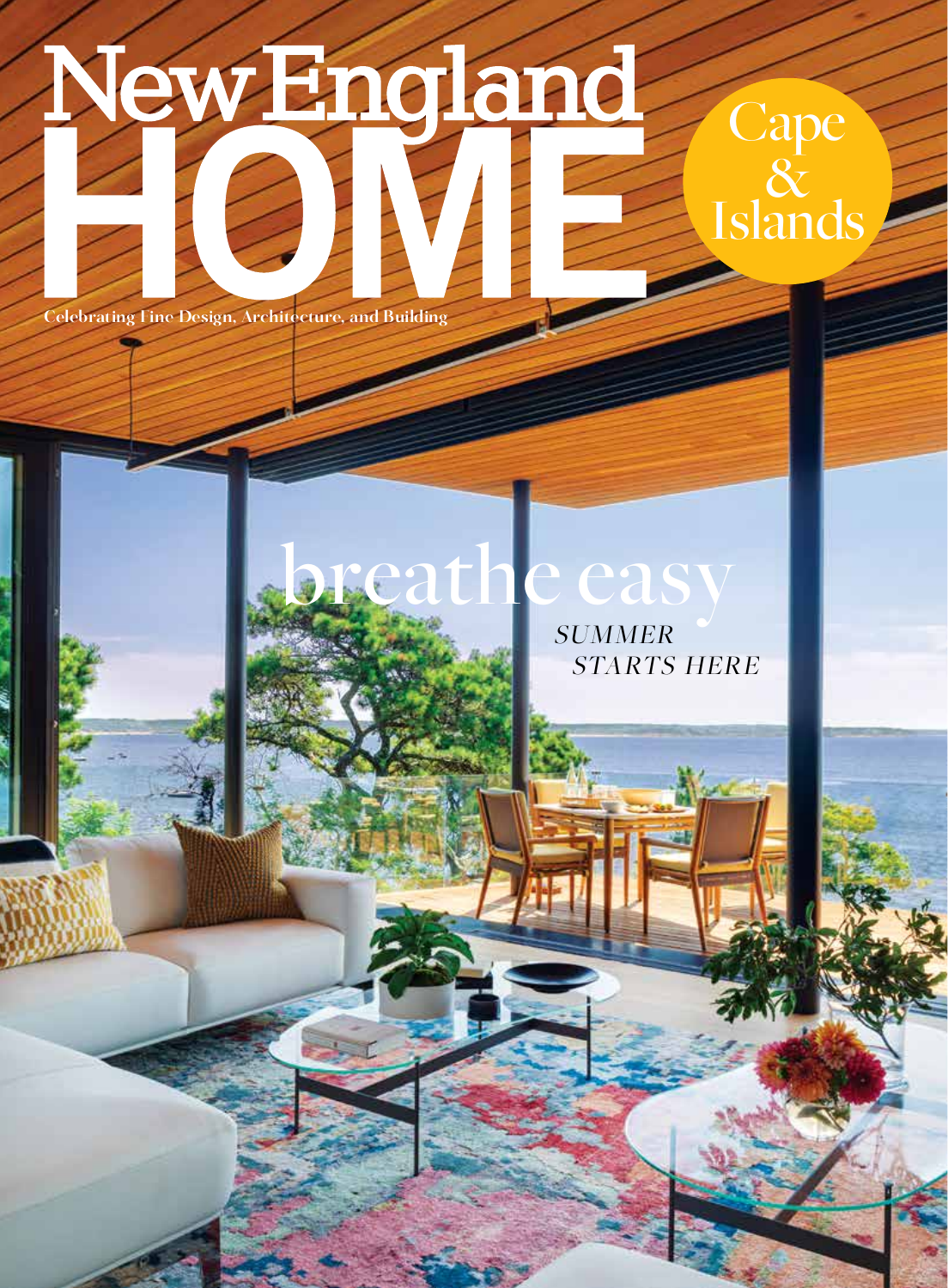**148 149**

## Turning a<br>An outdated 1920s<br>Sidence on Nantucket

residence on Nantucket **receives an overhaul that complements** its stunning waterfront location.

> *TEXT BY* **ALYSSA BIRD** *PHOTOGRAPHY BY* **GREG PREMRU**

In order to make the most of a tight building envelope, architect Matthew MacEachern rotated the entire house five degrees, enabling him to build two extensions on each side of the original residence. The project also included adding a new pool and terrace between the main house and the pool house.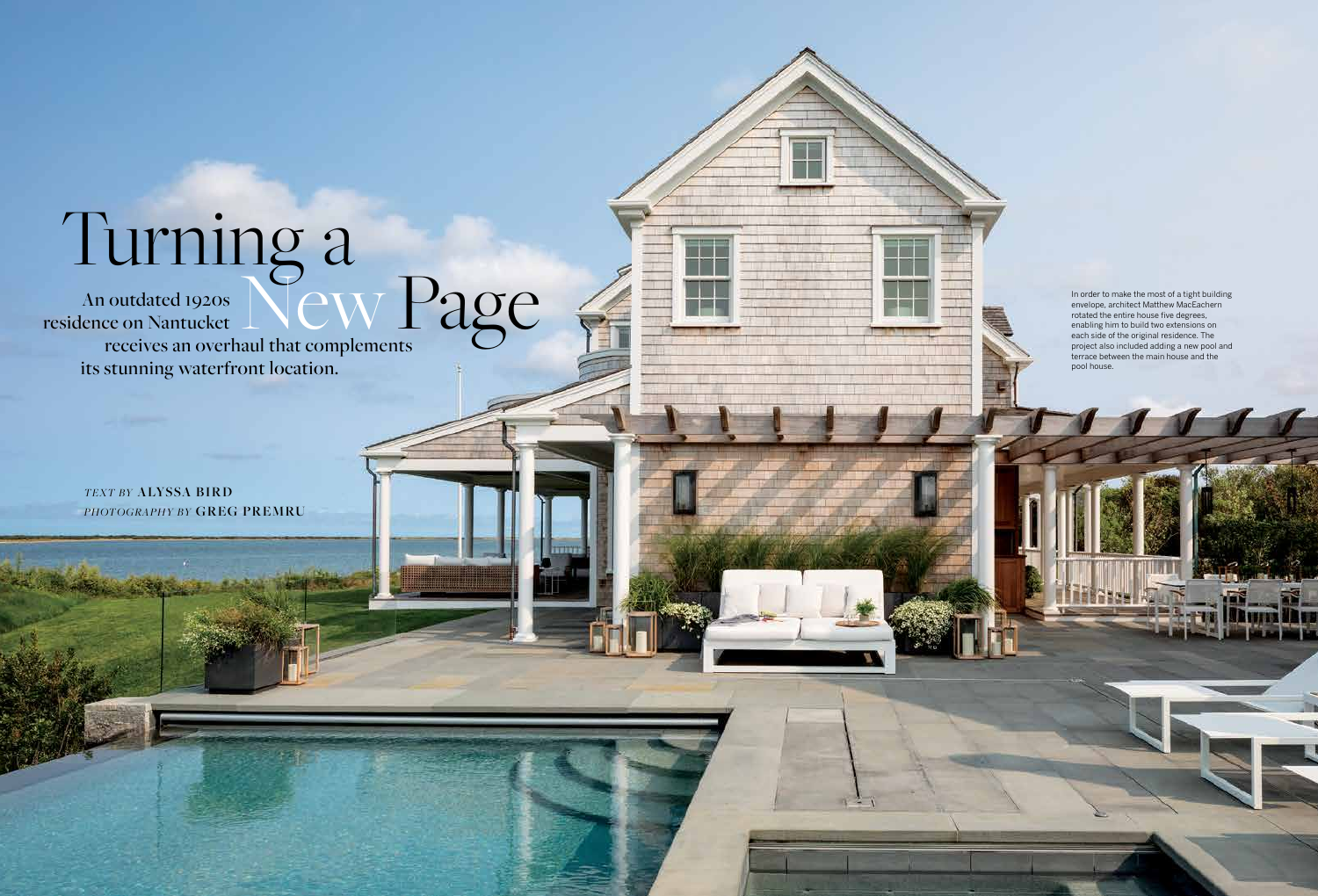

Matthew MacEachern of the local firm Emeritus had already begun potential renovation plans as one of the listing broker's selling points. "This was a complicated property," says MacEachern, siting the home's historic nature, its proximity to the coastal bank, and the uneven topography. "We had a tight building envelope to work with because of the required zoning setbacks."

In order to make the most of the site, MacEachern rotated the entire home five degrees, "better

Finding a design team that relishes a challenge is always important—but especially so when the job in question is a historic waterfront renovation and expansion on Nantucket, which boasts a notoriously rigid building code. especially so when the job in question is a historic waterfront renovation and expansion on Nantucket, which boasts a notoriously rigid building code. Lucky for the buyers of this outdated 1920s residence, architect



capturing the water views and pulling the house a bit farther from the coastal bank," he says. As a result, MacEachern was able to add square footage to either side of the original structure, as well as build a 400-square-foot guesthouse. To maximize the living space even further, the architect devised a plan to relocate the garage—which had been integrated into the original structure—to underneath the guesthouse, where it wouldn't count toward the allowable ground cover and could be connected to



Marcoulier collaborated on the interior floor plan, creating an airy space that allows for expansive views of the coastline and harbor. A new floating staircase constructed of wood and glass is positioned in a nook off the living area. The space also features a sectional and console from B&B Italia, a custom cocktail table, and a window bench from Minotti.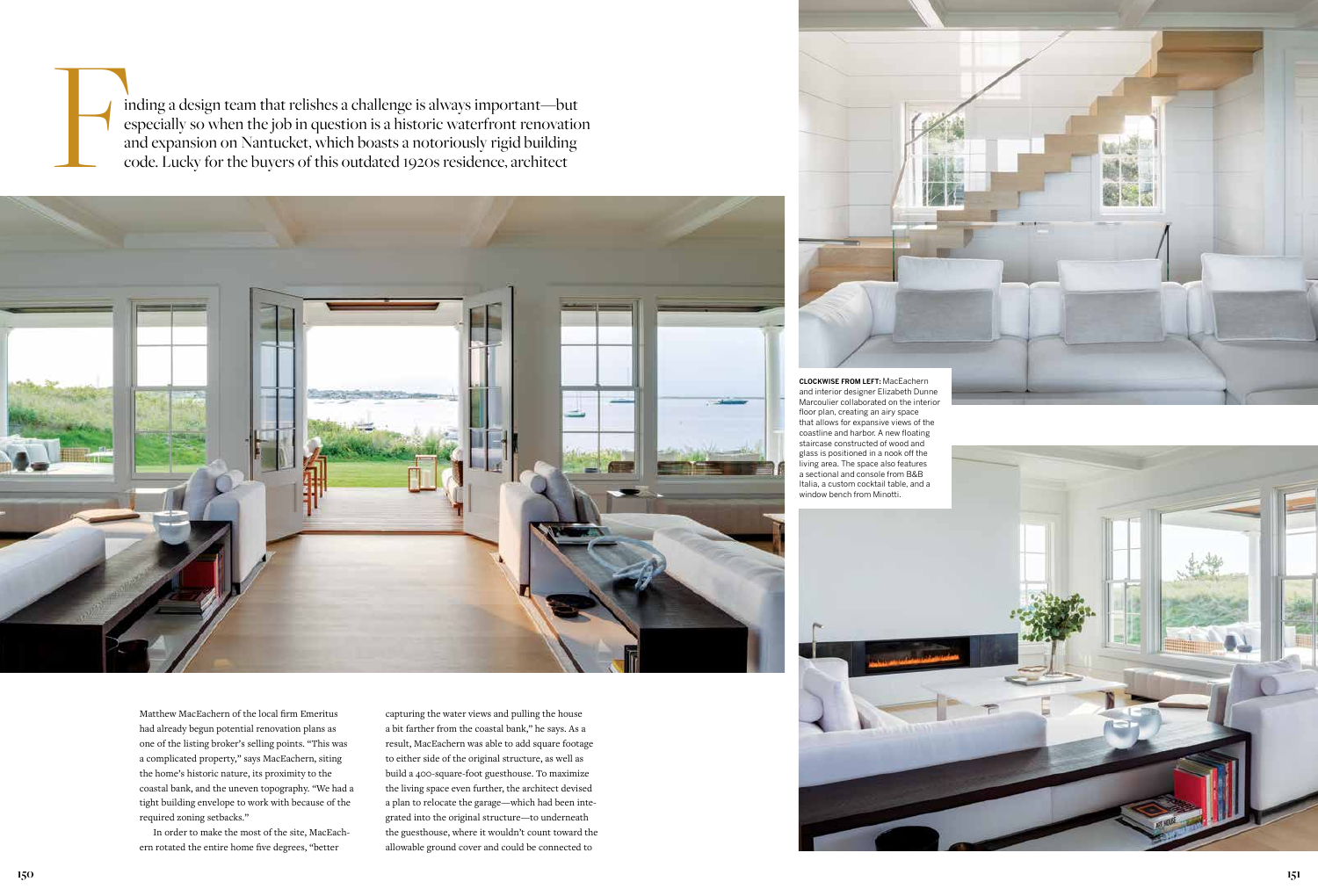

the basement and main house. Now, one can walk from the guesthouse to the 9,000-square-foot, eight-bedroom main house by way of a tunnel under the new pool area.

Masquerading as much new construction as possible was critical to the project's success. "The Historic District Commission was a major factor," explains MacEachern. "The residence is visible from the harbor, so we were required to maintain the architectural characteristics of both the front and rear facades. Our solution was to flank the central historic structure with two additions, making it feel like those pieces could have been added over time."

## *" THE CLIENTS WANTED THIS HOUSE TO BE MORE CONTEMPORARY THAN TYPICAL NANTUCKET."*

*—Architect and designer Elizabeth Dunne Marcoulier*

**RIGHT:** A pair of Minotti chairs



with pillows upholstered in Loro Piana fabric sit on the covered porch; in the background is a circular dining pavilion requested by the homeowner. **BELOW:** The kitchen features a smoked-oak island, a Neolith backsplash and countertops, a stainless-steel hood, and Holly Hunt barstools. **FACING PAGE:** The adjacent dining area includes a custom dining table and banquette, chairs from Mark Albrecht Studio for Holly Hunt, and a light fixture from Hector Finch.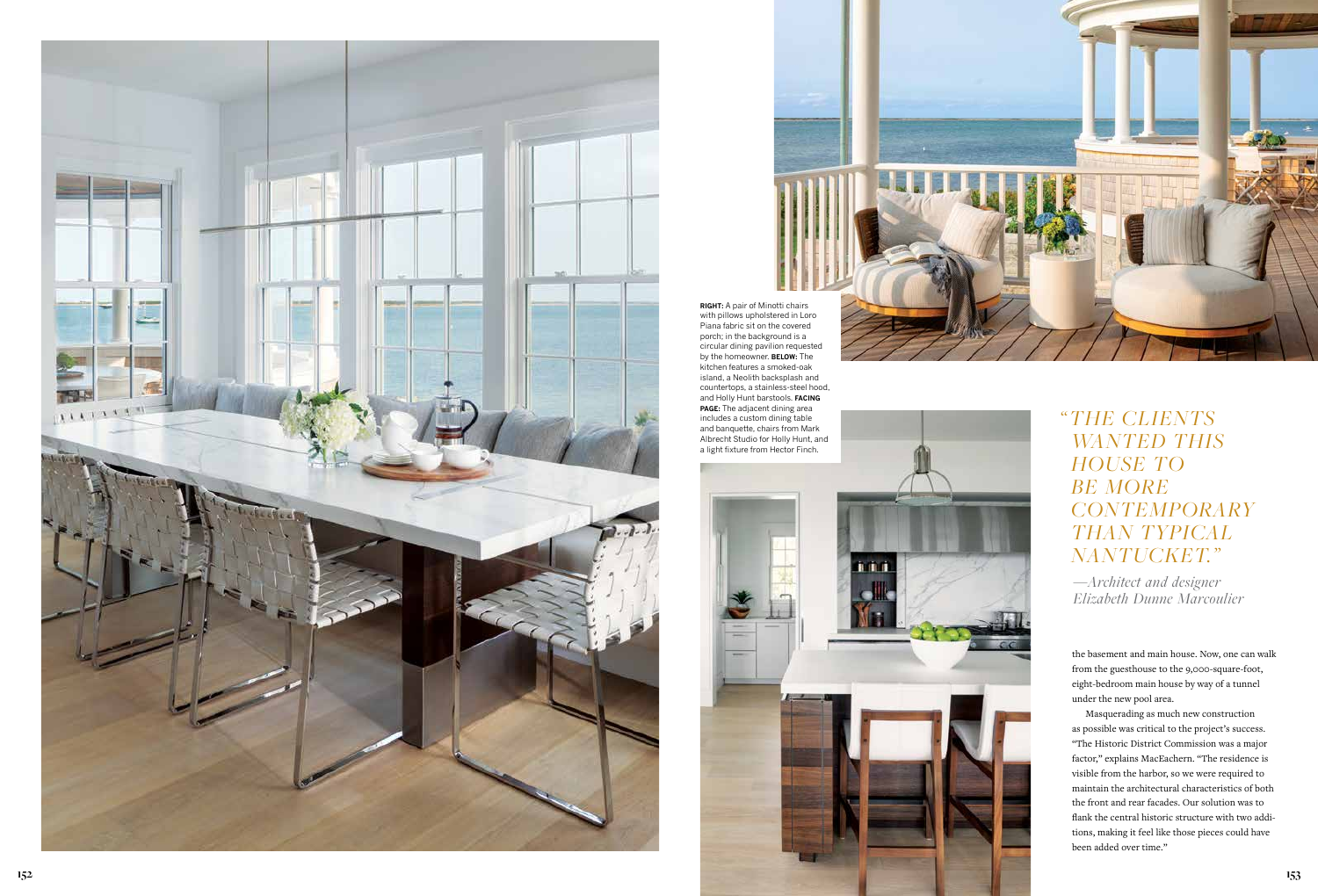Dunne Marcoulier landed on a clean palette of mostly white, warmed up by textural fabrics, stone, shiplap, and oak accents. A mix of custom and contemporary furnishings complements the mini malist interior architecture. "There's a bit of that California aesthetic, as well as European," says Dunne Marcoulier. "It relates to Nantucket, but you feel like you could be on a yacht in Europe." **EDITOR'S NOTE:** *For details, see Resources.*

With planning and structural approvals out of the way, attention turned to the interiors, led by architect and designer Elizabeth Dunne Marcoulier. She and MacEachern collaborated on the floor plan, opening it up as much as possible to capitalize on the views. "This house needed to be all about the water, the amazing sunsets, and indoor/outdoor living," says Dunne Marcou lier, who had worked on the family's primary residence in Boston many years ago while at Dell Mitchell Architects but never actually met the couple.

Thanks to a mutual friend who recommended Dunne Marcoulier to the couple, the three were given a second chance to connect, and they hit it off right away. "The clients wanted this house to be more contemporary than typical Nantucket, which surprised me because my first impression, based on their main residence, was that they were very traditional," says Dunne Marcoulier. "I soon realized this wasn't the case, and now we're actually redoing their primary residence to better reflect their fresh thinking."

To encourage an unfussy, relaxed atmosphere,





## **ARCHITECTURE:**

Matthew MacEachern, Emeritus **INTERIOR ARCHITECTURE AND DESIGN:** Elizabeth Dunne Marcoulier, Elizabeth Dunne Marcoulier Architecture & Interiors

**BUILDER:** E.J. Jaxtimer, E.J. Jaxtimer Builder **LANDSCAPE DESIGN:**

Bernice Wahler, Bernice Wahler Landscapes